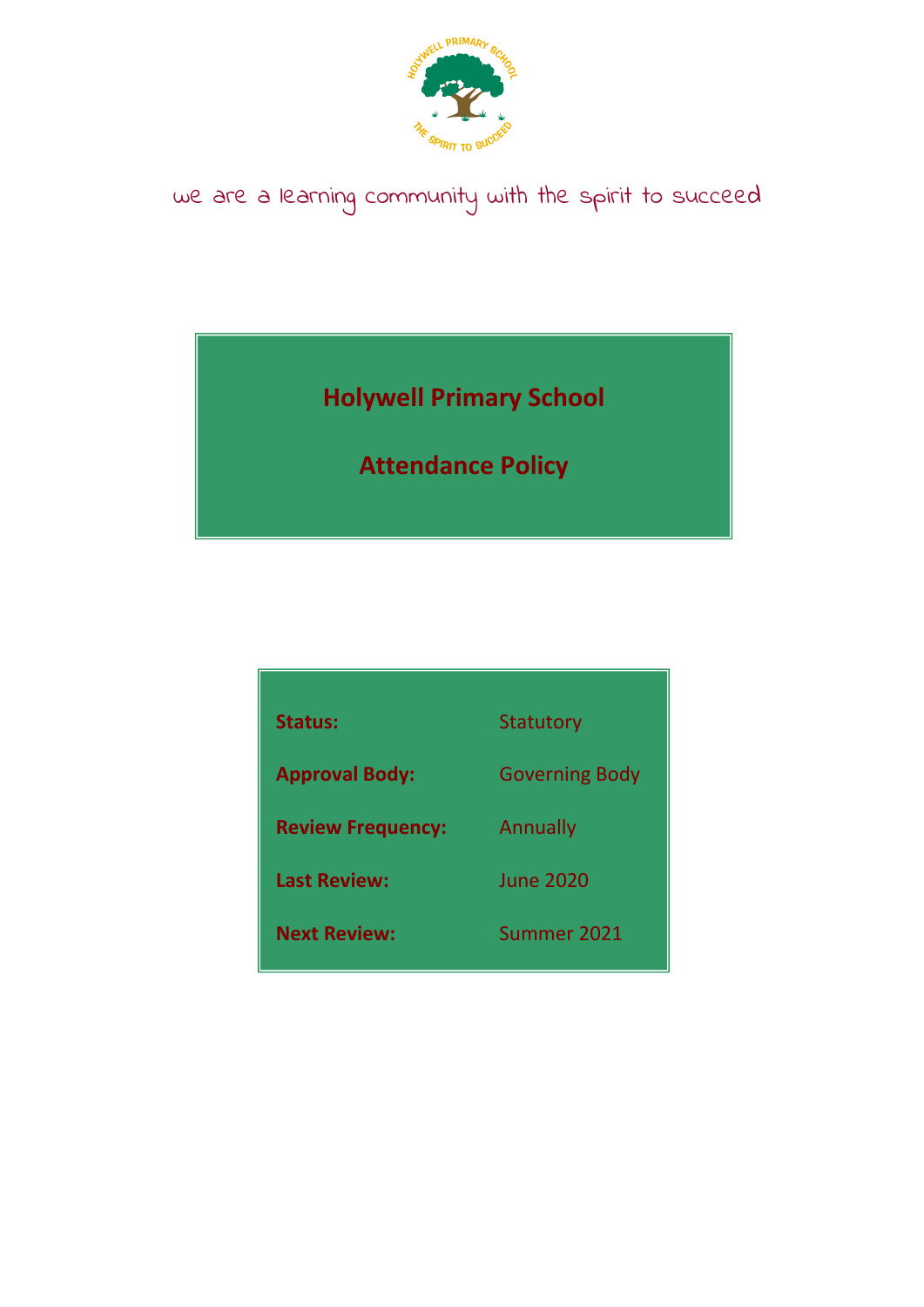

## **Attendance Policy**

## **1. Introduction**

- 1.1 Holywell School aims to work closely in partnership with all parents and carers to achieve excellent levels of school attendance and punctuality for all pupils. Attendance and punctuality together with high levels of parental support are two of the most influential factors in determining children's achievements at school.
- 1.2 Ofsted expects a minimum of 96% attendance over the school year and attendance below this level will raise concerns, which may then trigger a school inspection. Historically, achieving this level of attendance at Holywell has been a significant challenge and the school is therefore constantly focused on doing all it can to improve attendance, working alongside the Local Authority and other relevant external agencies.
- 1.3 We set attendance targets each year. The targets are challenging yet realistic, and based on attendance figures achieved in previous years. The school considers carefully the attendance figures for other similar schools and schools nationally when setting its own targets.
- 1.4 We expect all children on roll to attend every day, when the school is in session, as long as they are fit and healthy enough to do so. We do all we can to encourage the children to attend, and to put in place appropriate procedures to support this. At the heart of our policy, we believe that the most important factor in promoting good attendance is the development of positive attitudes towards school. To this end we strive to make our school a happy, memorable and rewarding experience for all children. We will also make the best provision we can for those children who, for whatever reason, are prevented from coming to school.

#### **2. Responsibilities – Parents and Carers**

- 2.1 Regular and punctual attendance is a legal requirement for all school age pupils registered at Holywell Primary School and is essential if pupils are to maximise the educational opportunities available to them.
- 2.2 Parents have a responsibility to ensure that their children arrive at school on time, properly dressed and in a condition to learn.
- 2.3 Parents are responsible for informing the school if their child is absent. This should be on the first day of absence and should also give an explanation for the absence.
- 2.4 On a daily basis, if a child is going to be absent from school for any reason we ask parents to do one of the following:
	- Telephone or e-mail the school as soon as possible before 9.30 am
	- Send a written note to the school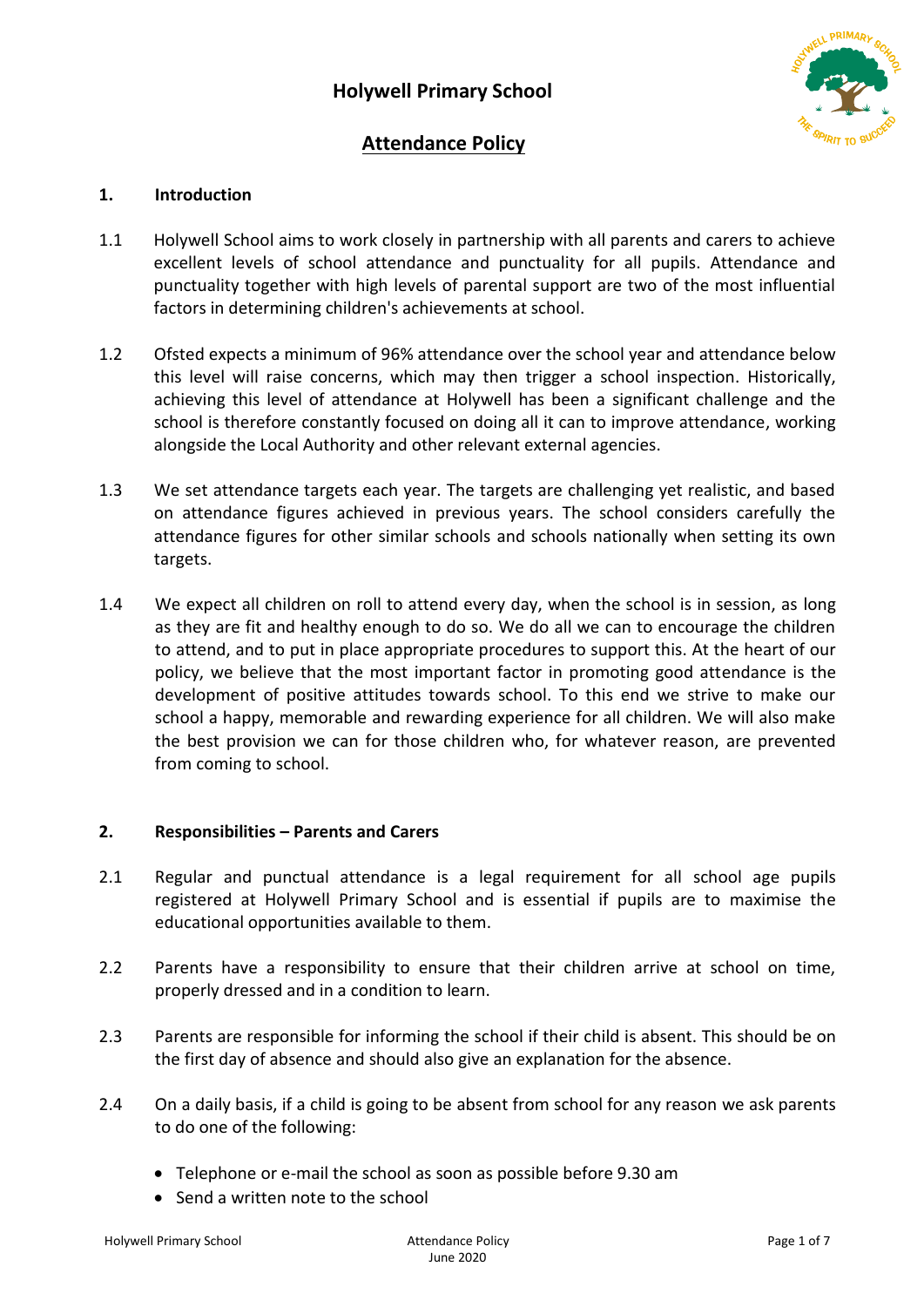• Inform the School Office in person

A member of admin staff will note the reason in the child's class register.

- 2.5 A note may be sent to the school prior to the day of absence. For example, if a child has a medical appointment.
- 2.6 Parents should avoid if at all possible, making medical/dental appointments for their child during school hours. Pupils who do need to attend medical appointments during the school day (e.g. audiology) should not be absent for more than the necessary amount of time for the appointment.
- 2.7 Pupils will have individual records of attendance/punctuality analysed by the school.
- 2.8 Pupils who have been sick (vomiting and/or diarrhoea) are to be kept home for 48 hrs from the last time of sickness.

#### **3. Responsibilities – School**

- 3.1 We, at Holywell Primary School, are responsible for supporting the attendance of our pupils and for dealing with problems which may lead to non-attendance.
- 3.2 We are committed to:
	- **-** maximising rates of attendance, both for individual pupils and for the school as a whole - this is one of our key priority tasks.
	- **-** extending support to parents to ensure the regular and punctual attendance of pupils and we will respond to any issue which may lead to non-attendance.
	- **-** being sensitive to the needs of individual parents this is reflected in the way in which we address attendance issues. We recognise that some parents experience difficulty understanding and producing written communications. We also recognise the reluctance of some parents to come in to school.
- 3.3 We encourage all staff, including ancillary and administrative staff, to see pupil attendance as part of their responsibility.
- 3.4 Class teachers will be responsible for monitoring attendance in their class, and for following up absences in the appropriate way. If there is concern about a child's absence, they will contact the school office immediately. If there is a longer-term general worry about the attendance of a particular child, this will be reported to the Headteacher, who will contact the parents or guardian.
- 3.5 We actively address all issues, such as bullying, which may lead to non-attendance.
- 3.6 We do not exclude pupils because of non-attendance.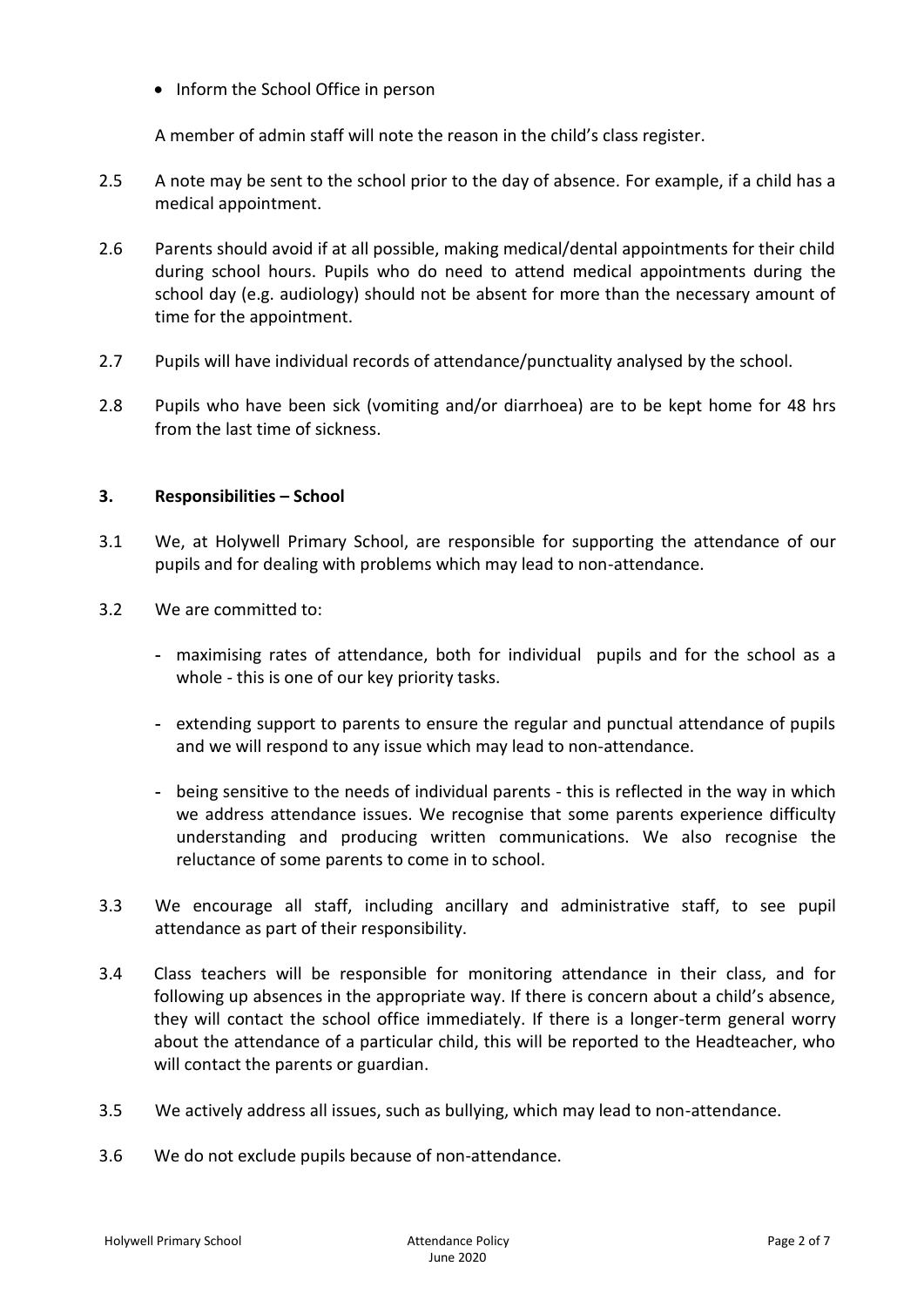- 3.7 We consider attendance from a whole school perspective. We explore the link between attendance and achievement.
- 3.8 We include in each pupil's annual report to his/her parents information relating to the number of unauthorised absences which the pupil has accrued during that school year (up to the summer half-term holiday).
- 3.9 For persistent unauthorised absences, we will consider using sanctions such as penalty notices; the process is set out below:
	- Attendance data will be reviewed regularly by the Headteacher or Deputy Headteacher, often alongside the Attendance Improvement Officer.
	- Pupils with poor attendance will be noted and parents or carers of these pupils will be invited to a meeting in school to discuss their child's attendance. At this meeting if parents/carers are unable to provide any satisfactory explanation for their child's poor attendance, they will be informed that we are no longer willing to authorise any further absences for their child without medical evidence that their child is unfit to attend school.
	- Identified pupils with unauthorised absence will be closely monitored and if the number of unauthorised absences exceeds 21 sessions (each half-day counts as 1 session), we will request that the Local Authority issue a Penalty Notice.
	- If a parent is issued with a Penalty Notice, they are required to pay a fine of £60 within 15 days. If this fine is not paid within the time limit the penalty rises to £120 which must be paid within 28 days. If the parent does not pay the fine they will be liable for prosecution for failure to secure their child's regular attendance at school under Section 444 of the Education Act 1996.

## **4. Responsibilities – Behaviour and Attendance Team**

- 4.1 The Behaviour and Attendance Team fulfils the statutory duty of the Local Authority in enforcing regular school attendance. In doing so, it enables schools and parents to meet their respective responsibilities.
- 4.2 We work closely with our Attendance Improvement Officer (AIO) who visits the school regularly, in order to meet with the appropriate staff. The purposes of the visits are to:
	- Identify pupils who are experiencing attendance difficulties (for example those with attendance below 90%). This includes analysis of attendance data.
	- Agree on the focused time-limited action which needs to be taken by the AIO and/or school.
	- Feedback and exchange information in relation to work which has been undertaken by the AIO.
	- Identify areas of concern and of good practice in relation to attendance matters.
	- Advise the school on strategies for improving attendance.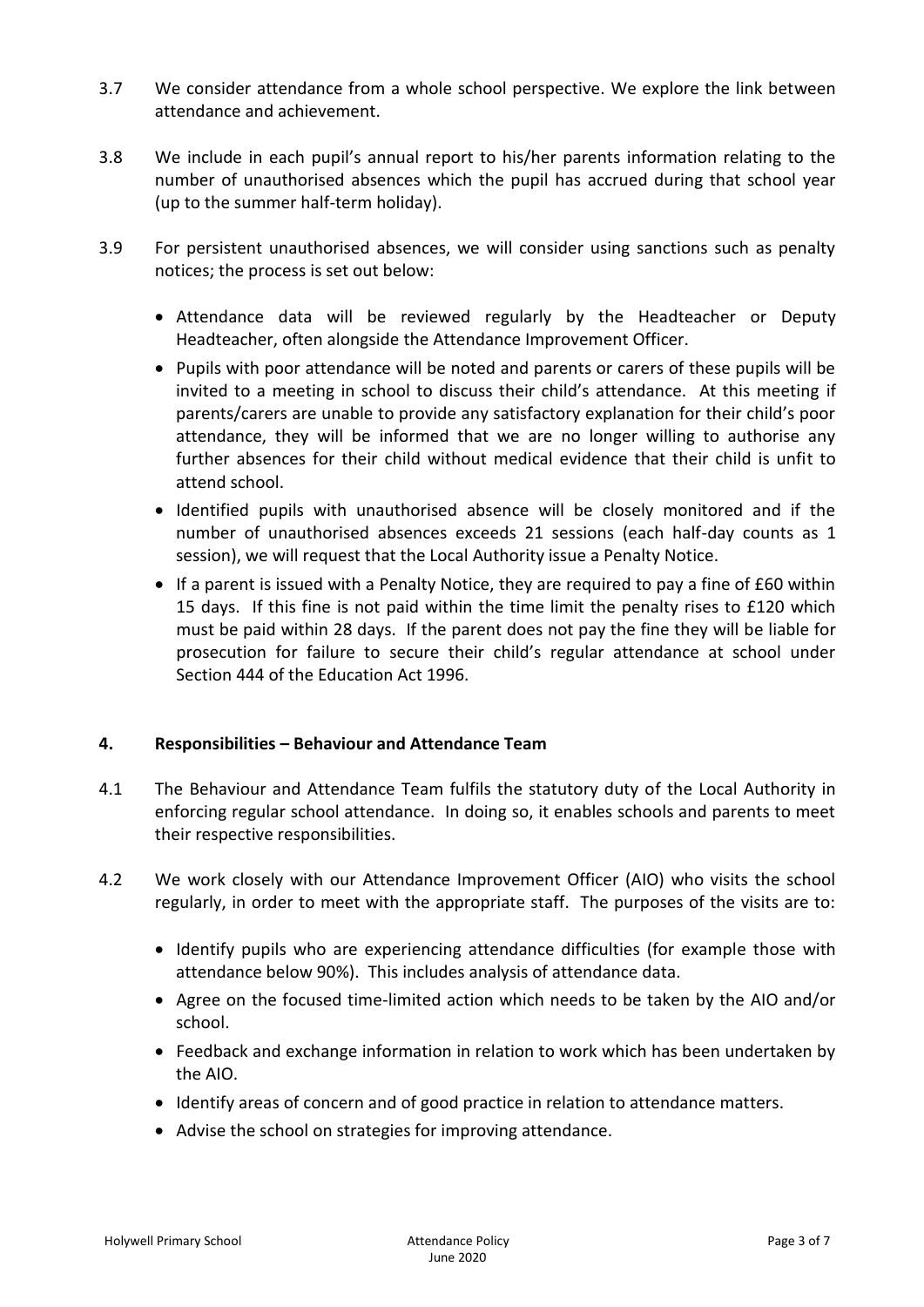- 4.3 Once a pupil has been identified as having poor attendance, the School and AIO will decide on a plan of action to improve the pupil's attendance. This may include:
	- Considering use of a Penalty Notice as outlined in para 3.9 above.
	- Formally referring the pupil to the AIO, who will then undertake casework with the family and if necessary consider legal action against the parents/carers if despite this intervention, the pupil's attendance does not improve.
	- Consider completing Families First Early Help Module (EHM) and convening a Team Around the Family (TAF) meeting to support the pupil/family.
	- Offering specific support to the parents/pupils either at school, home or elsewhere.
	- Referring the pupil/family to other appropriate agencies/services for support.
- 4.4 The AIO will offer, or assist with, INSET sessions on a range of subjects related to the attendance or welfare of pupils.
- 4.5 The AIO will follow up all instances of pupils who are absent from school for more than four weeks and who subsequently cannot be traced.
- 4.6 The AIO will work closely with the Children Missing Education Officer based at County Hall, who maintains a Children Out Of School Database and with the Education Welfare Services of other Local Authorities, in order to track children and ensure that pupils which have been legitimately removed from Holywell's school roll, have been registered at another school.

#### **5. Governors**

Under the *Education (Pupil Registration) Regulations 1995* the Governing Body are responsible for making sure the school keeps an attendance register that records which pupils are present at the start of both the morning and the afternoon sessions of the school day. This register will also indicate whether an absence was authorised or unauthorised.

#### **6. Attendance Registers**

- 6.1 We recognise that attendance registers are legal documents which may be required as evidence in court cases.
- 6.2 At Holywell School we ensure that registers are taken at the beginning of each morning and afternoon session.
- 6.3 Class teachers record whether each pupil is present, absent or engaged in approved educational activity.
- 6.4 Registers remain open for 30 minutes in the morning: from 9.00am to 9.30am
- 6.5 If a child is absent after 9.30am and the parent/carer has not provided an acceptable reason, we will record it as unauthorised.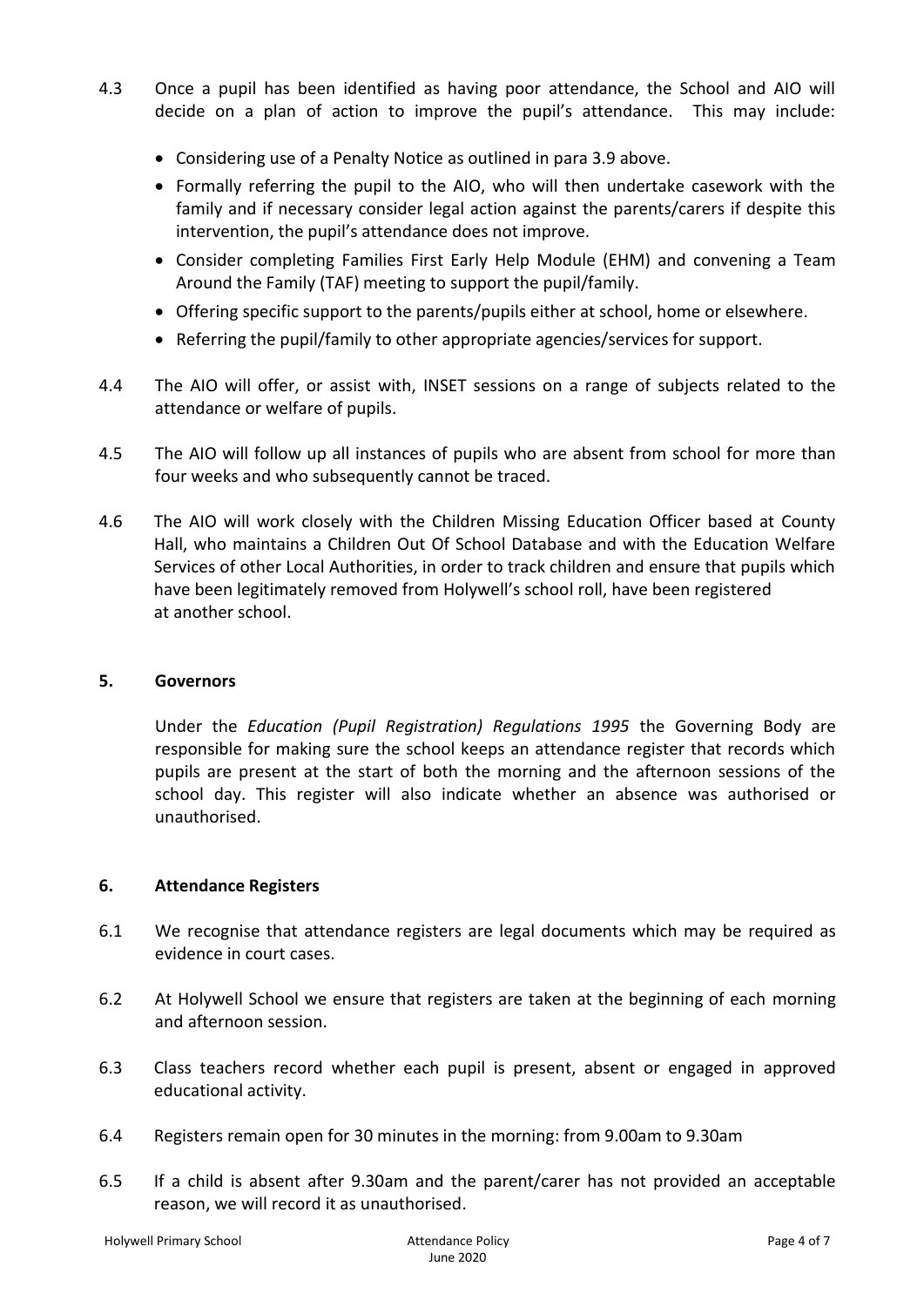- 6.6 Class registers are recorded on SIMS. We ensure any correction made is in such a manner that the original entry and correction are both clearly distinguishable.
- 6.7 We will keep registers in a secure place for a period of not less than three years.
- 6.8 Class teachers complete class registers directly onto SIMS, following LA guidance and procedures.

#### **7. Authorised and Unauthorised Absence**

#### 7.1 Authorised absence

An absence is classified as authorised when a child is away from school for a legitimate reason and the school receives a satisfactory reason from a parent/carer, for example, if a child is unwell and the parent/carer writes a note or telephones the school to explain the absence.

Where pupils/carers are bona fide adherents of an organised religion and require leave for their child/children for the purpose of an official holy day, the school will allow up to 2 days authorised absence per academic year.

Only the school can authorise an absence. Parents/carers do not have this authority. Consequently not all absences supported by parents/carers will be classified as authorised. For example, if a parent/carer takes a child out of school to go shopping during school hours, the absence would be unauthorised.

#### 7.2 Unauthorised absence

An absence is classified as unauthorised when a child is away from school without the school's permission. Therefore the absence is unauthorised if a child is away from school without good reason, even with the support of a parent/carer.

Absence will be unauthorised if:

- no explanation is forthcoming
- the school is dissatisfied with the explanation
- the pupil stays at home due to a parent being unwell
- the pupil stays at home to mind the house or look after siblings
- the pupil is shopping during school hours
- the pupil is absent for **unexceptional** special occasions (e.g. birthday)
- the pupil is on family holiday during term time or leave of absence without the permission of the Headteacher (see also Para 10)

#### **8. Approved Educational Activity**

Pupils who are engaged in off-site educational activities will be recorded as **approved educational activity**. For statistical purpose, such pupils will be counted as present even though they are physically absent.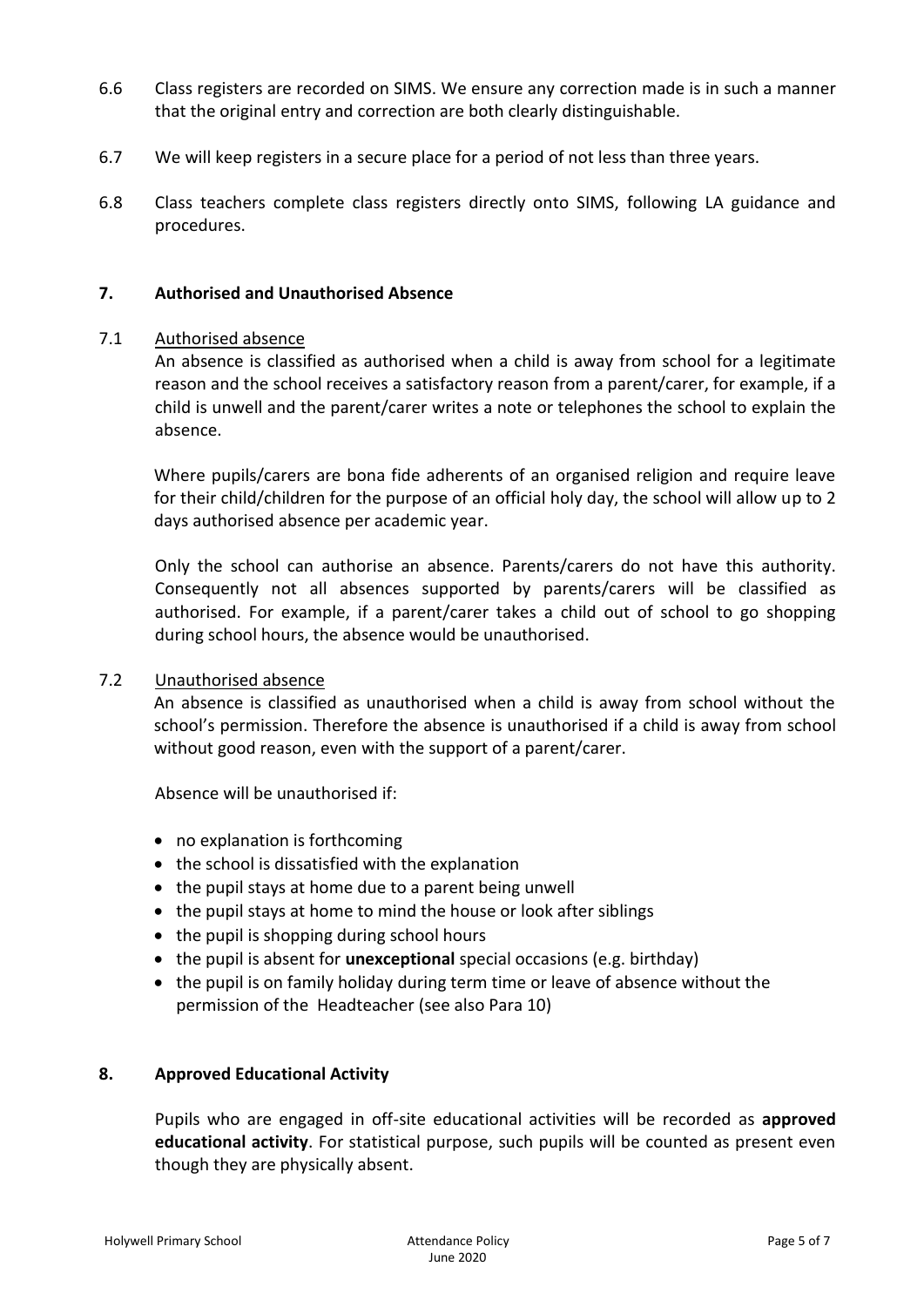A pupil will be recorded as approved educational activity he/she is on:

- **-** A field trip or educational visit
- **-** A sporting activity
- **-** A link course

We recognise the key features of **approved educational activity** as being:

- **-** Educational and directly linked to the our school's programme
- **-** Approved by the Head
- **-** Supervised by the school or someone authorised by the school

#### **9. Punctuality**

- 9.1 The start of the school day is an important routine for all pupils and learning happens as soon as pupils come into school. We take steps to actively encourage excellent levels of punctuality, so that pupils arrive on time and are ready to start their learning. We monitor and follow up lateness on a regular basis.
- 9.2 Children are expected to be on site by 8.50am and the bell is rung at 8.55am promptly and the children line up to go into class. If a child is not present to answer their name in the register, they are considered to be late. (With the exception of those pupils who are in school but are taking part in learning outside of the classroom with a member of staff during registration, in which case the teacher would know where they are and mark them present). Registers will be called promptly at 9.00am and 1.05pm or 1.35pm at the latest. If a pupil is persistently late, the parents will be contacted.
- 9.3 When a pupil arrives late and the register is still open, he/she will be marked as 'late' (L) but counted as present for that session.
- 9.4 When a pupil arrives after the register has closed and provides a satisfactory explanation, he/she will be marked as 'authorised absent' for that session.
- 9.5 When a pupil arrives after the register has closed and fails to provide a satisfactory explanation, he/she will marked as 'unauthorised late' (U) for that session.
- 9.6 When a pupil arrives late having missed registration, his/her presence on site will be registered on the Inventory system in the reception area for the purposes of emergency evacuation, and to monitor reasons given for lateness.

#### **10. Requests for Leave of Absence during Term Time**

We believe that children need to attend school regularly, so that they can make the most of the educational opportunities available to them. Parents/carers do not have an automatic right to take their children away on a holiday during term time and school will only authorise a request for a leave of absence in exceptional circumstances. Applications should be made to the Headteacher.